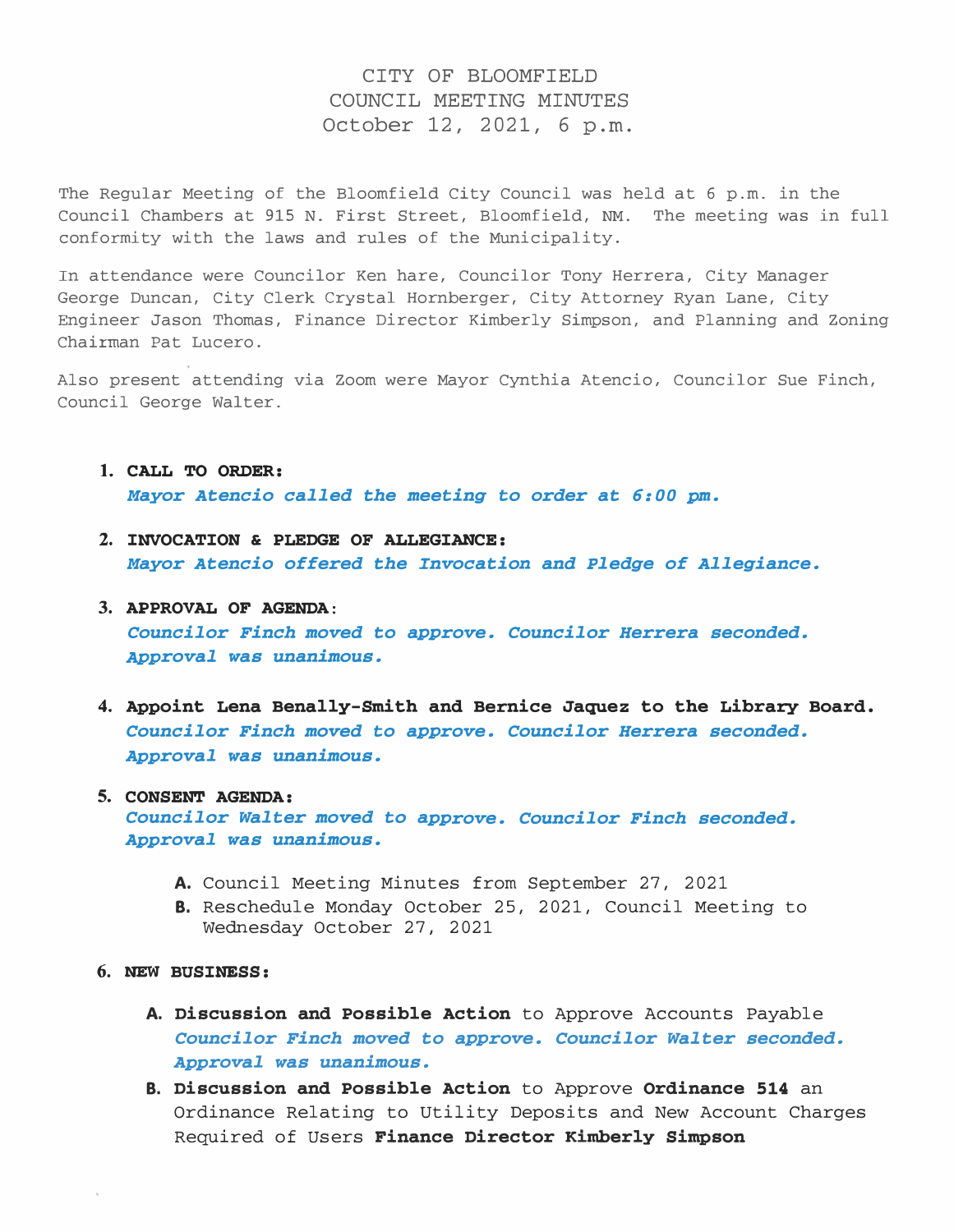Councilor Walter moved to approve. Councilor Finch seconded. Approval was unanimous.

- C. Discussion and Possible Action to Approve a variance for the Property Located at 1512 Flagstaff, Bloomfield, NM Planning and Zoning Chairman Pat Lucero Councilor Herrera moved to approve. Councilor Finch seconded. Councilor Herrera, Councilor Finch, and Councilor Walter voted in the affirmative. Councilor Hare was opposed. Motion passed. Variance application was approved.
- **D. Discussion and Possible Action** to Approve an Intent to Adopt Ordinance 515 Relating to Cannabis City Clerk Crystal Hornberger Councilor Herrera moved to approve. Councilor Finch seconded. Approval was unanimous.
- E. Discussion and Possible Action to Approve an Agreement with San Juan County Regarding Detention Center Services City Manager George Duncan Councilor Hare moved to approve. Councilor Walter seconded. Approval was unanimous.
- F. Discussion and Possible Action to Approve an Agreement with San Juan County Regarding Library Services City Manager George Duncan

Councilor Finch moved to approve. Councilor Herrera seconded. Approval was unanimous.

G. Discussion and Possible Action to Approve an Agreement with San Juan County Regarding Senior Citizen Services City Manager George Duncan

Councilor Finch moved to approve. Councilor Walter seconded. • Approval was unanimous.

H. Discussion and Possible Action to Accept a Transportation Project Fund Agreement with the NMDOT and Adopt Resolution 2021- 22 of Support for the East Blanco Bridge Project City Engineer Jason Thomas

Councilor Finch moved to approve. Councilor Herrera seconded. Approval was unanimous.

I. Discussion and Possible Action to Make a Sole Source Award to WesTech Engineering, LLC, for the Upgrade of the Trident HS Package Treatment Plant Controls in the amount of \$148,975 plus GRT City Engineer Jason Thomas Councilor Hare moved to approve. Councilor Finch seconded. Approval was unanimous.